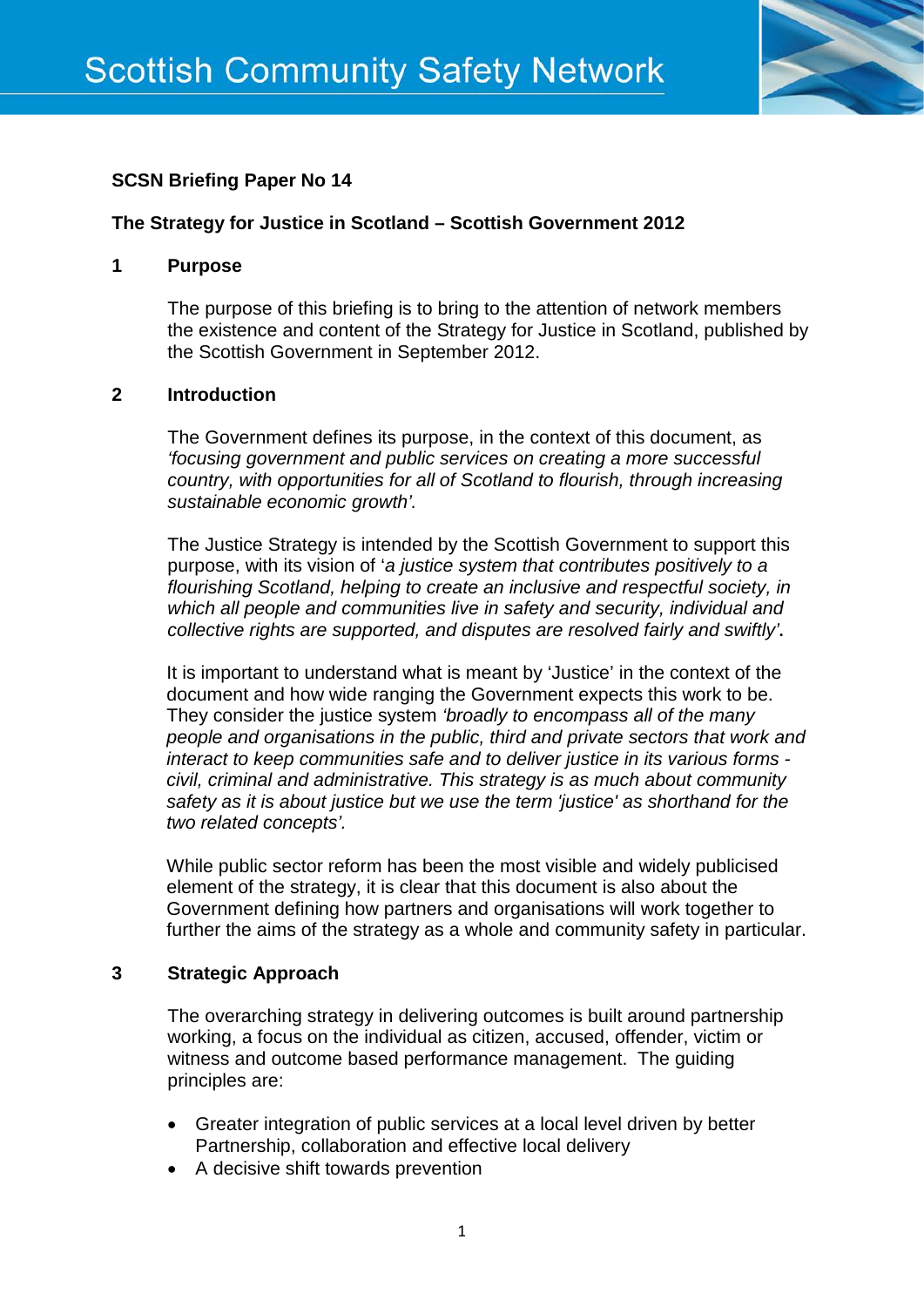- Greater investment in the people who deliver services through enhanced workforce development and effective leadership
- A sharp focus on improving performance, through greater transparency, innovation and use of digital technology.

## **4 Community Safety**

Section 3 of the strategy document discusses the factors which shape the justice system, the supporting evidence gathered in constructing the strategy, justice trends, international experience, what works in delivering outcomes and the geography of justice in Scotland.

Within the section analysing trends, outcomes and performance, paragraph 3.2.4 discusses community safety as a broad concept. It states that evidence spanning various dimensions of community safety shows that Scotland is becoming a safer place to live. Specifically trends, both rising and falling, in the following areas are described:

- Crime
- Perception of risk of crime
- Perceptions of neighbourhood quality
- Community tensions, particularly hate crime and sectarianism
- Illicit drug use
- Fatalities in homes, road accidents and fire casualties

Some of these topics are also covered in paragraph 3.4, which illustrates how certain members of society are more likely, statistically, to become victims or casualties or to have a disproportionate fear of crime. The actions intended to address these issues are defined and set out in Section 5 of this paper.

#### **5 National and Justice Outcomes**

There are three National Outcomes, identified as the most relevant from the 16 contained within the National Performance Framework which can be found at<http://www.scotland.gov.uk/Publications/2007/11/13092240/9>

These are:

- 1 We live our lives safe from crime, disorder and danger;
- 2 We deliver strong, resilient and supportive communities where people take responsibility for their own actions and how they affect others; and
- 3 Our public services are high quality, continually improving, efficient and responsive to local people's needs.

Eight justice outcomes have been developed which encapsulate what the Government is trying to achieve through this strategy. All of these must be achieved in order to deliver the stated vision and outcomes. Each of these has aligned priorities which are important in their delivery. The outcomes and priorities are as follows: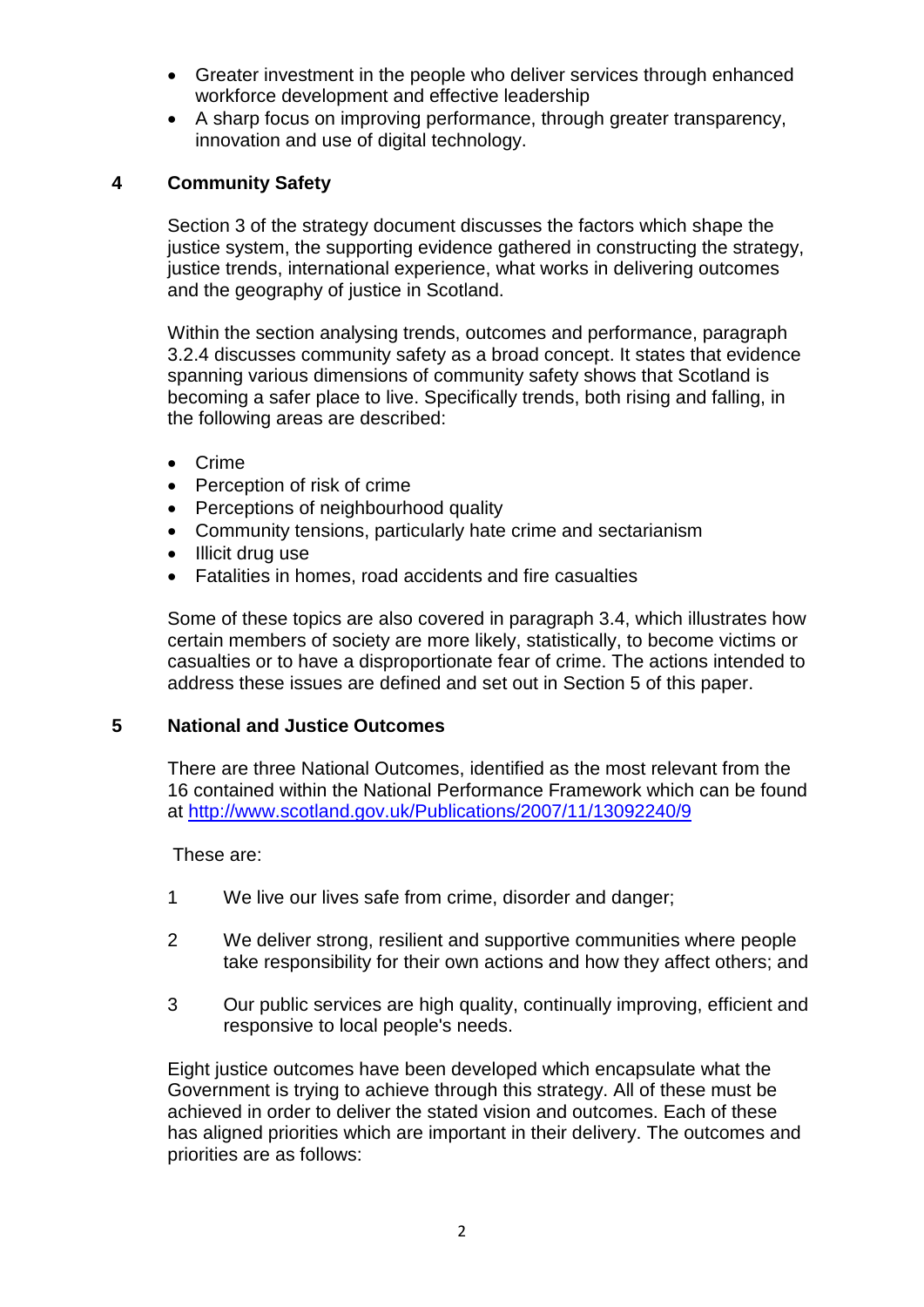1 We experience low levels of crime

Priorities – Reducing crime, particularly violent and organised crime, tackling the damaging impact of drug and alcohol problems and reducing reoffending.

2 We experience low levels of fear, alarm and distress

Priorities – Increasing public confidence and reducing fear of crime, improving the experiences of victims and witnesses.

3 We are at a low risk of unintentional harm

Priorities – Reducing the harm from fires and other emergencies and improving emergency response.

4 Our people and communities support and respect each other, exercising both their rights and responsibilities

Priorities – Tackling hate crime and sectarianism, strengthening community engagement and resilience and diverting young people by taking a whole system approach to early years.

5 We have high levels of public confidence in justice institutions and processes

Priorities – Transforming the civil justice system by simplifying procedures and improving services.

6 Our public services are fair and accessible

Priorities – A focus on widening access to justice, enhancing capability, improving information and advice services, giving people options to engage with alternative dispute resolution and where necessary, providing legal aid to take forward proceedings.

7 Our institutions and processes are effective and efficient

Priorities – Reforming the police and fire services, ensuring all organisations are operating efficiently and that working relationships are strong and well organised.

8 Our public services respect the rights and voice of users

Priorities – Services must be focussed around the needs of system users, of whom victims are of paramount importance.

An extensive list of front line approaches designed to deliver these priorities can be found in the summary document of the justice strategy, on the following web page: [www.scotland.gov.uk/Publications/2012/09/5160/0.](http://www.scotland.gov.uk/Publications/2012/09/5160/0)